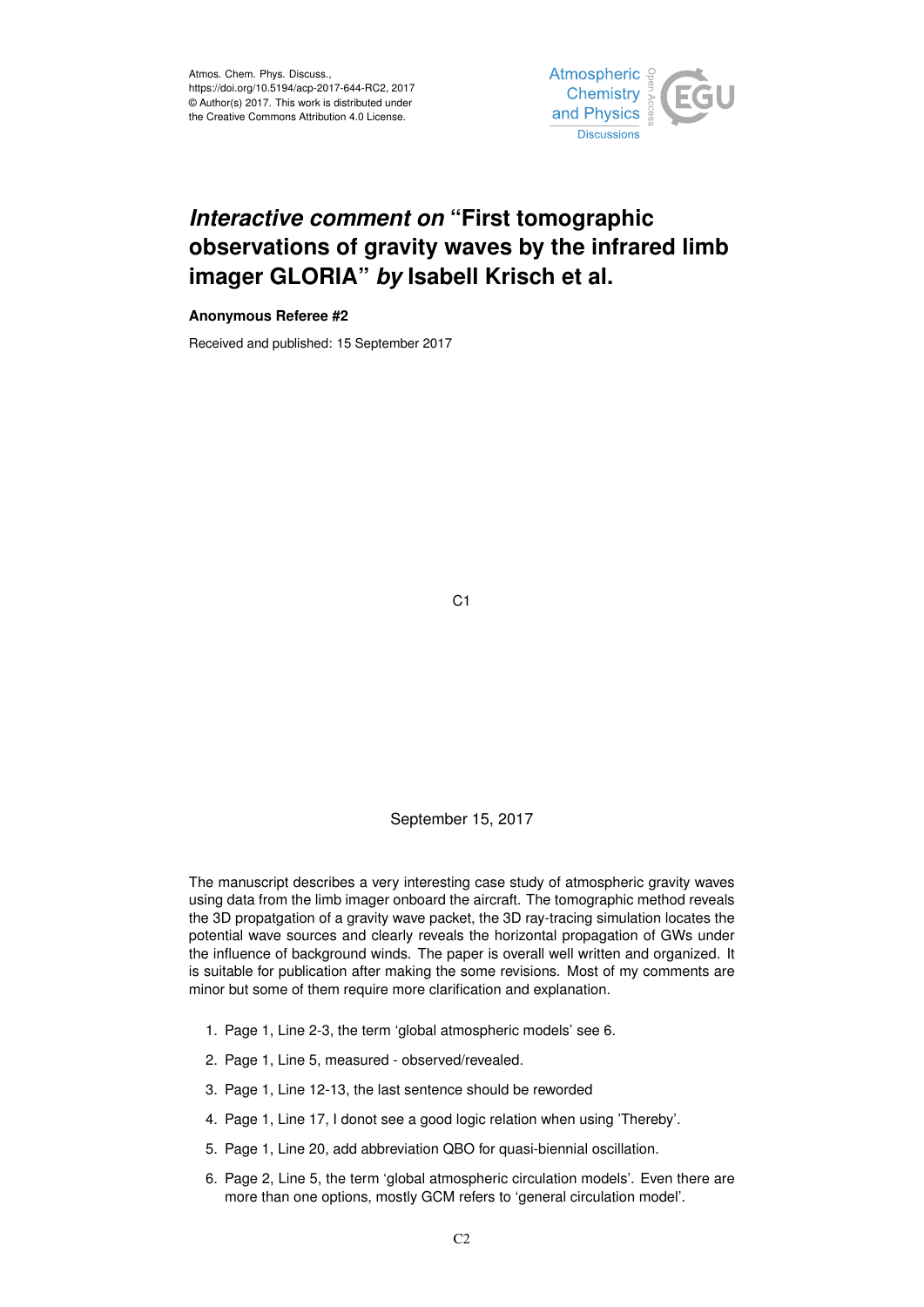- 7. Page 2, Line 14, there are more published papers about the gravity wave parameterization schemes such as Alexander and Dunkerton 1999, Beres et al. 2004 and 2005, Richter et al. 2010.
- 8. Page 2, Line 15, besides the source distribution, the launched wave propagation direction is another simplification.
- 9. Page 2, Line 24, polarization polarisation, analyzed analysed, you may skip this since they are just differences between American and Bristish English.
- 10. Page 2, Line 25, there are several published papers using multiple instruments (colocated or network) to study the 3D strucuture of gravity waves such as Lu et al. 2016 (two lidar and imager), Cao et al. 2016 (lidar and imager), Bossert et al. 2015 (lidar and imager).
- 11. Page 3, Line 5, remove 'measurement',
- 12. Page 3, Line 7, the title of this section could better be 'Data and Methodolody'.
- 13. Page 3, Line 18, I suppose less pixels are used thus the readout time is reduced.
- 14. Page 3, Line 23, what is the aircraft flight altitude? what is the altitude range the measurements are taken?
- 15. Page 4, table 1 caption, the second sentence: The last column indicates the retrieved quantity for each spectral range.
- 16. Page 4, Line 10, structure signatures.
- 17. Page 4, Line 12, this part which part? the altitude range?
- 18. Page 5, Line 7, what is the temporal resolution, such as the integration time or exposure time?

C3

- 19. Page 5, Line 9-10, what is the evidence that this is a mountain wave? This is important because this is the prerequisite of fitting. Is it stationary or nearstationary during your 2 hour observation window?
- 20. Page 5, Line 12, remove 'as discussed in Sec. 3.2'. It is not proper to refer to something in latter discussions.
- 21. Page 5, Line 17, 'GW'-'GWs'.
- 22. Page 5, Line 18-19, what is the relation between S-G filter and the polynomial fitting?
- 23. Page 6, Line 1, 'direction'-'directions', 'taken'-'treated'.
- 24. Page 6, Line 2, 'can be seen' 'is demonstrated'.
- 25. Page 6, Figure 2, I feel Fig. 2 could be improved for better visulization. Add  $x - y - z$  coordinate to show the scale of wave structures. The colorbar for positive and negative temperature perturbation should be properly chosen (redwhite-blue) to clearly demonstrate the wave pattern. Figure 3 of Wright et al. 2017 is a good example.
- 26. Page 7, Figure 3, the x-coordinate of bottom sub-figures could be just the distance, which is more straightforward to compare the scales of GWs.
- 27. Page 7, Section 3 title 'Analysis'-'Results'.
- 28. Page 7, Line 8, and the data plotted in Fig. 2 and Fig. 3, what is the horizontal resolution of the raw temperature measurements? You may clarify these basic information in the text.
- 29. Page 7, Line 9, '3D direction'- please clarify this direction, is this direction the wave 'propagation direction' or the orientation of the wave front? You assume it is